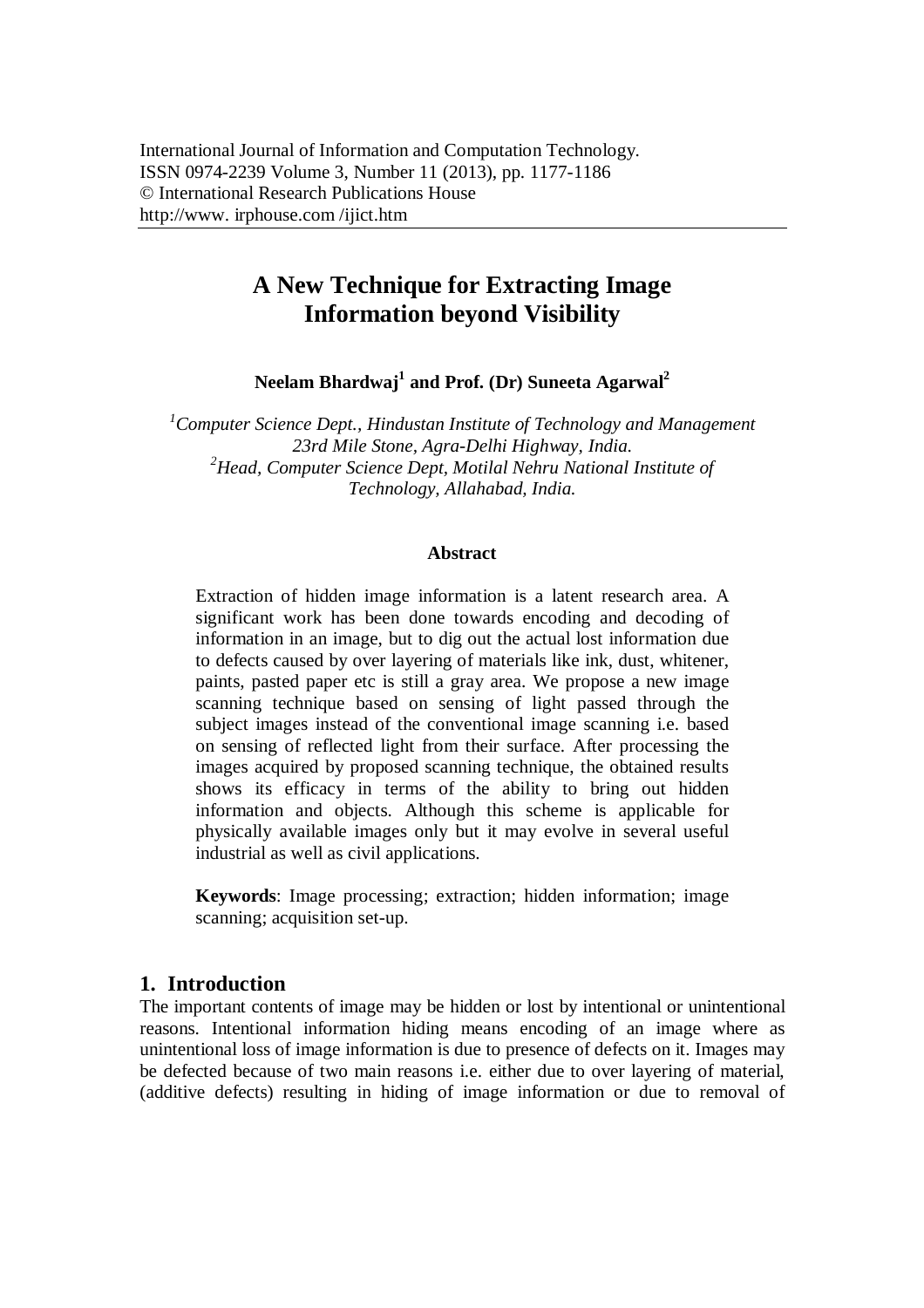substance from their surface e.g. scratches and resulting in loss of image information. Watermarking (Potdar et al, 2005) (Le et al, 2010), encryption (Patel and Bilani, 2011) and Stenography (Cheddad et al, 2010) are well known data embedding or encoding techniques. Image forensic techniques (Redi et al, 2011) are also available. All the above mentioned techniques uses pattern recognition techniques (Swaminathan et al, 2008) w.r.t models available in database to recover image data.

In case of defected image, the first step is to locate the defected pixels. Different defect detection approaches (Bruni et al) (Song et al, 1996) are experimented. Many image in painting techniques (Ravi et al, 2013) are also available to restore the defected portions of image for both type additive as well as scratch defects (Bruni and Vitulano, 2004). The lost or damaged image portion is recovered by using its surrounding undamaged information.

The additive defects i.e. by over layering of materials like ink, dust, whitener, paints, pasted paper etc may hide some of the unique and important image objects. Unique object means the object which is not present at any other portion of image and the probability of recovering such lost image objects during in painting is very low. *To extract such hidden objects to retrieve the originality of images during in painting is still a gray and latent research area.* 

In this paper we have presented a technique to extract the hidden or lost image information with the help of new scanning approach and showed its efficacy. Though, this scheme is applicable for physically available images only but may evolve in several useful applications in textile industry, document investigations, defect detection, image in-painting etc. This paper is organized in five parts i.e. introduction, proposed image scanning technique, procedure for hidden information extraction, results and contributions and conclusion.

## **2. Proposed Image Scanning Technique**

In conventional image scanning techniques (Valtsavias et al, 1994), the reflected light from the image surface is sensed by the focal plane array (sensors) of image acquisition device and the luminous intensity of acquired image varies according to the colors & homogeneity of image surface.

In the proposed technique, the light is passed through the subject image and then sensed for image acquisition. In this case, the image thickness variation plays major role for luminous intensity variation of captured image. Based on this idea, we have prepared a scanning and image acquisition set-up as shown in fig.1. This apparatus consist of a white colored 5w bulb as light source, wooden box, a transparent glass to hold the subject image and 5 mega pixel Sony cameras as image capturing device.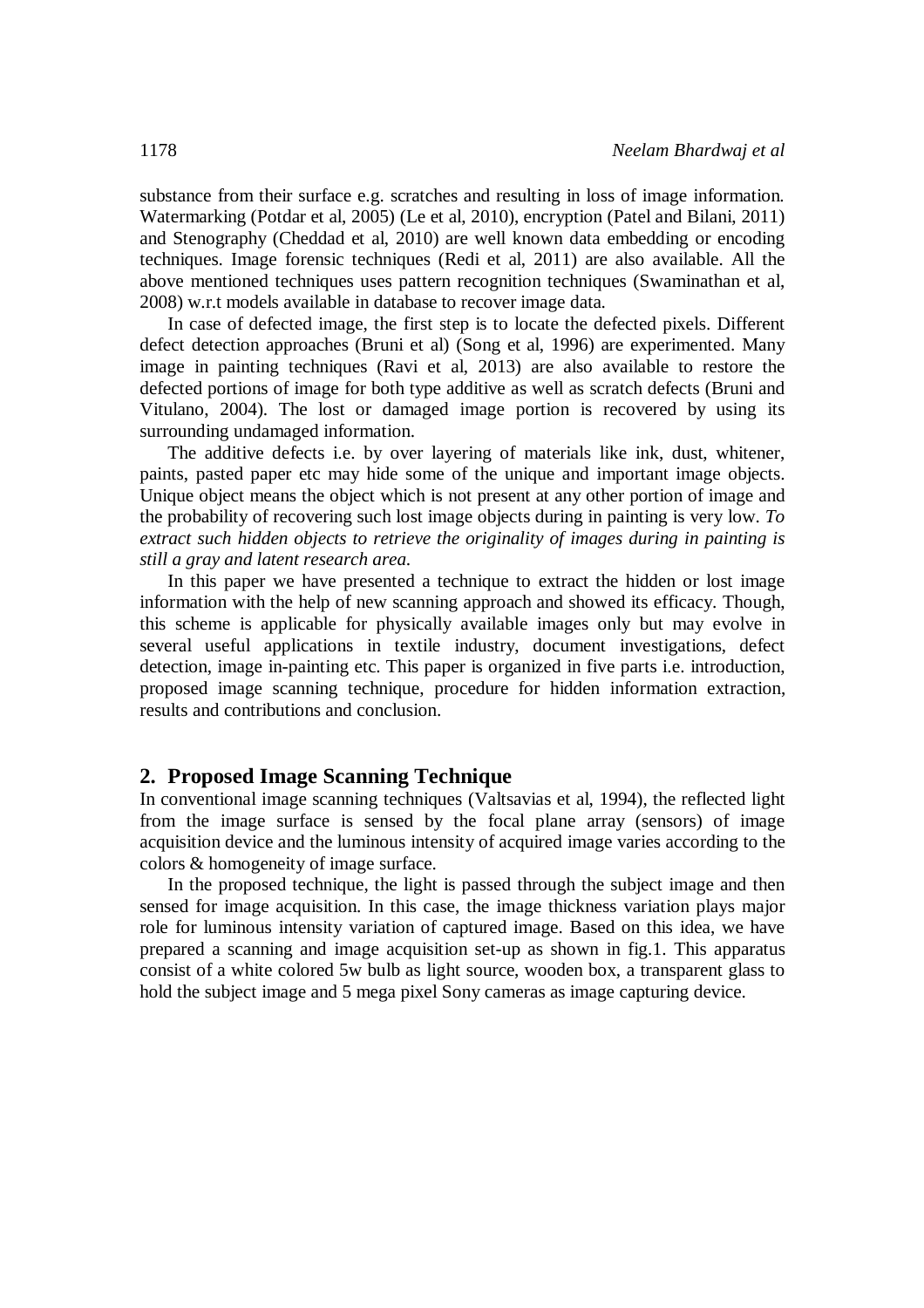

**Figure 1**: Proposed image scanning & acquisition set-up.

## **3. Procedure for Hidden Information Extraction**

The complete procedure has three steps- I) image scanning and acquisition by proposed set-up, II) image analysis and processing and III) identification of hidden objects. During image scanning and acquisition, Camera flash & room light were kept OFF and light source i.e. white colored bulb was kept ON. The Scanning was done in dark night and open space to minimize the effect of reflection. The procedure is illustrated in fig.2.



**Figure 2**: Hidden information extraction procedure.

The image processing is done in luminous intensity region using MATLAB 7.0 with input image acquired by proposed scanning set-up and output image with hidden objects only. The basic used image processing algorithm is given below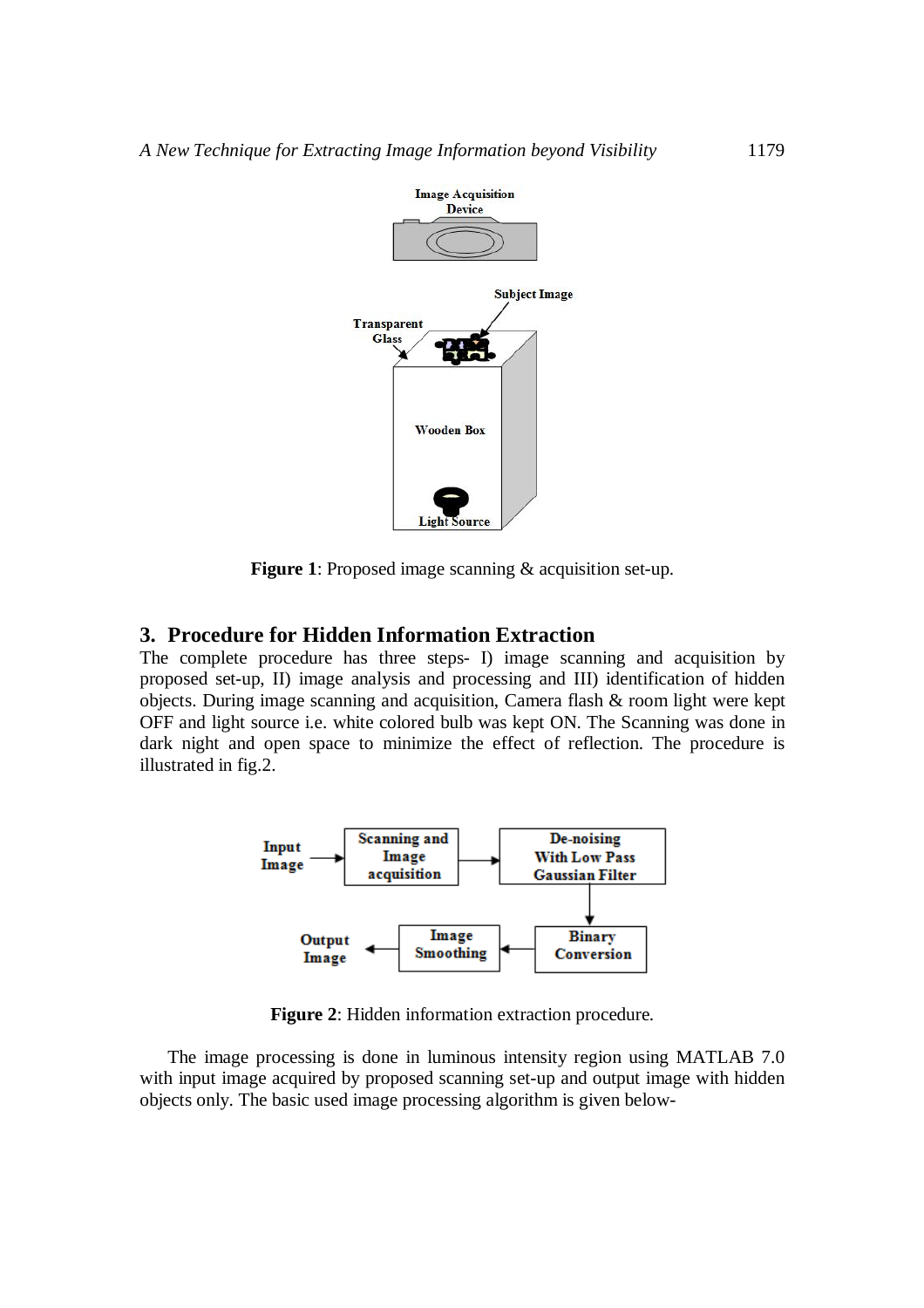Step1. Color to HSI conversion Step2. Gaussian Low Pass filtering to remove noise Step3. Binary conversion Step4. Object segmentation Step5. Output image with hidden image information

## **4. Results and Contributions**

The obtained results are in justification with Beer-Lambert law. The hidden information beneath the additive defects makes the image thickness almost double at these locations while the lost image information due to removal of material from their surface (scratch defects) makes the image thickness almost half at these locations. This results in very less or very high luminous intensity in case of additive defects and scratch defects respectively, if these images are acquired by the proposed scanning technique. The intensity values of image at defected portions become differentiable as compared to the rest of image. We have taken various input images with intentionally hiding some information using whitener, ink-spray, over printing and paper pasting. The results obtained are very encouraging and discussed below-

## **4.1 Extraction of Hidden Information**

The input image of fig.3 is an old photograph having some scratches over it. The input image of fig.4 is created by applying whitener over the actual image . The input image of fig.5 is generated by printing alphabets on same colored back ground and then pasting of plain white paper sheet over the printed sheet. The hidden information beneath the defects is beyond visibility in these input images as shown in fig.3a and fig.4a. The images of fig.3b, fig.4b , fig.5a and fig.5b are the corresponding images acquired by using the proposed scanning and acquisition technique. The hidden information now becomes visible in these images.

As per our expectation, the image locations having hidden information are shifted at lower side of gray levels histograms of image acquired by proposed technique. The reason is, more thickness at locations of hidden information due to additive defects as compared to remaining portion of image, for passing of light through them. The hidden objects are then extracted by processing further these images. The threshold value for binary conversion is selected as first effective valley point at lower side of histograms as shown in fig.4(c) and fig.5 (c). The actual chromatic information is still missing.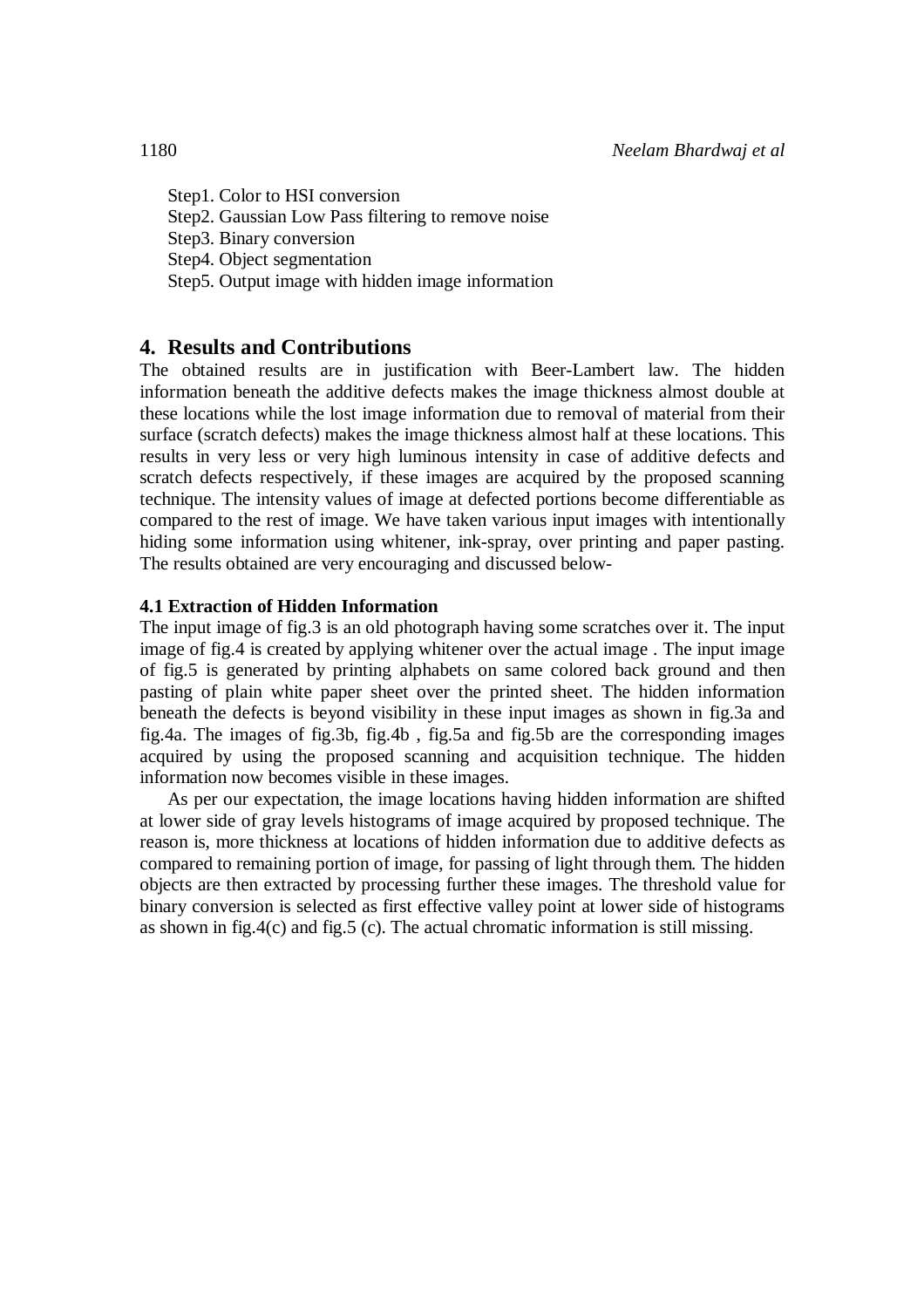

**Figure 3:** Input image is an old photograph. a) Image scanned with conventional scanning. b) Image scanned with proposed scanning.



**Figure 4**: Input image is a data sheet having alphabets hidden with whitener. a) Conventionally scanned image. b) Image with proposed scanning. c) Histogram of fig.4a and 4b. d) processed image with hidden objects.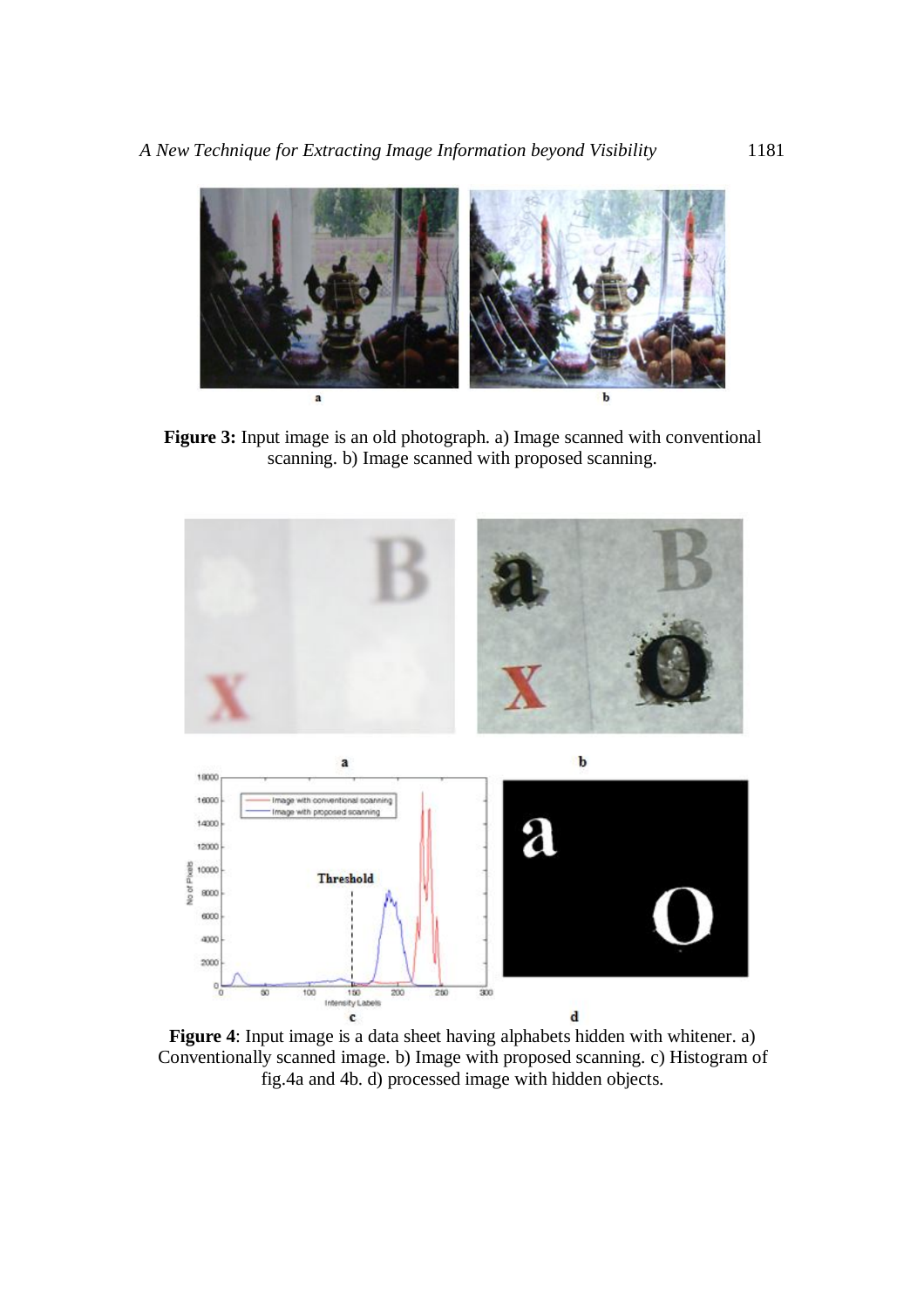

**Figure 5:** Input image is a data sheet with alphabets print on similar color back ground and also pasted with a plane sheet of paper a) and b) Image with proposed scanning c) and d) processed images with hidden objects. e) Histogram of fig.4a and 4b. Investigation about objects having very low contrast with background

The contrast of image acquired by proposed scanning is very good as compare to that of with conventional scanning. Even the defect objects which are not physically distinguishable become visible with good contrast. It is shown that the scratches in image with conventional scanning shown in fig.6a, is not identifiable where as in image with proposed scanning shown in fig.6b, it becomes clearly visible. This outcome is not possible with the help of available contrast enhancement approaches.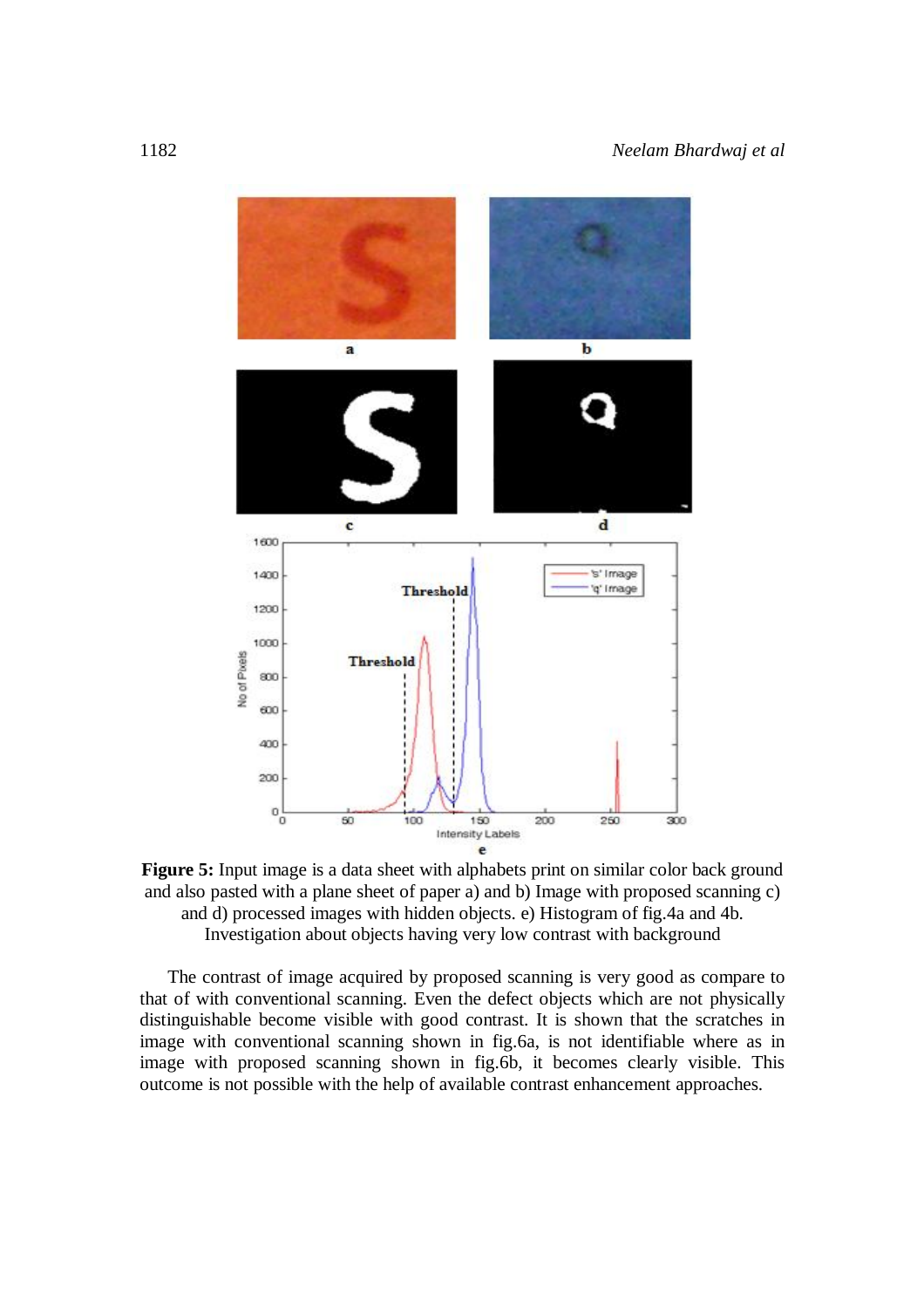As expected these scratches locations also shifts at higher side of histogram as shown with marked threshold in fig.6c. In case of additive defect also, the object of low contrast with background also becomes distinguishable and are shifted at lower side of histogram as shown in fig.7.



**Figure 6**: Input image is a scratched image a)image with conventional scanning. b) image with proposed scanning. c)Histograms of images of fig.6a and 6b.

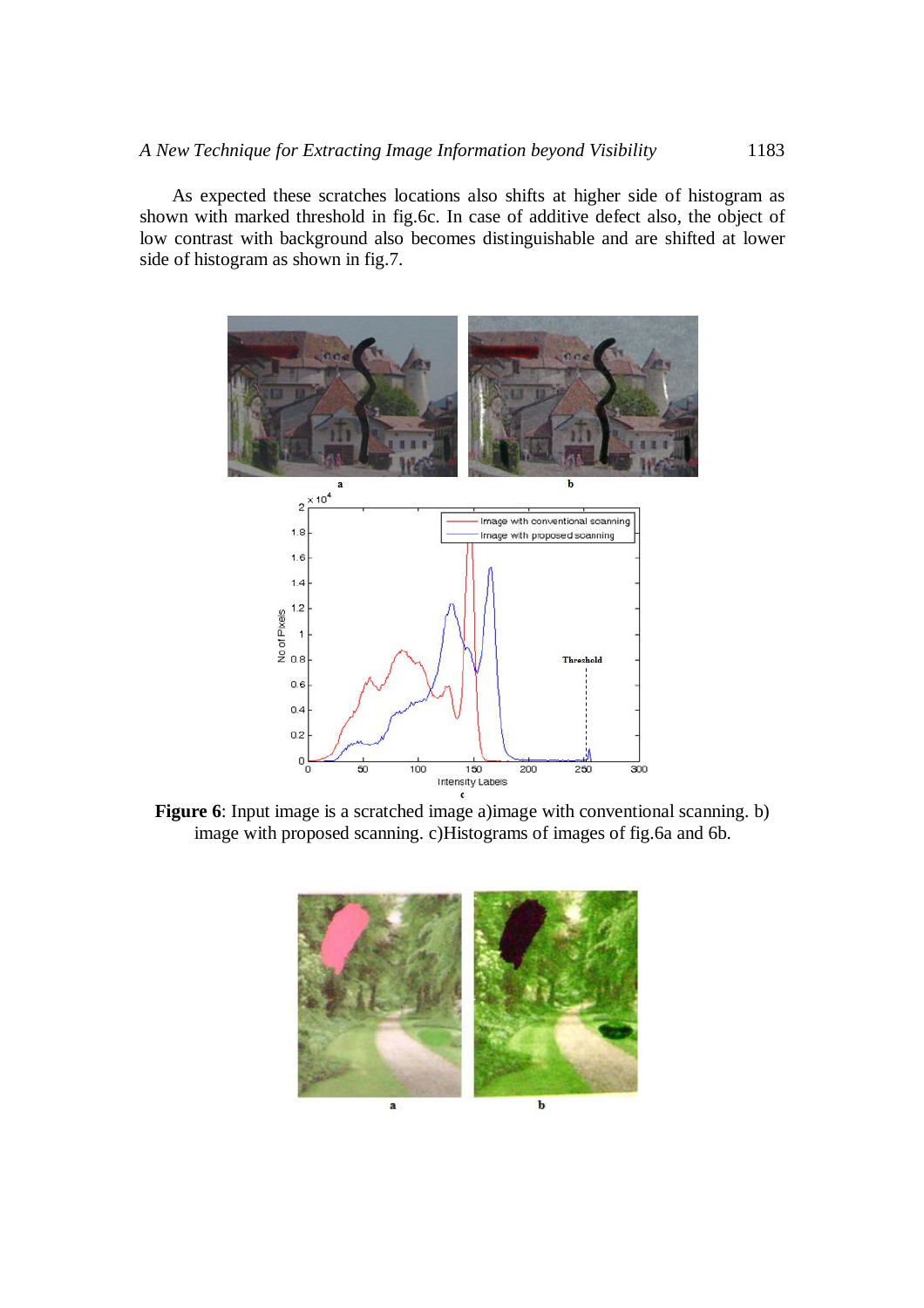

**Figure 7**: Input is an image with additive defect objects similar to background a) image with conventional scanning. b) Image with proposed scanning. c) Histograms of images of fig.7a and 7b.

## **4.2 Difference Image**

An input images is prepared by applying different colors on actual physically available images. it as shown in fig.8a. As expected outcome, in the difference image of the images scanned by proposed technique and by conventional technique, only the image locations with added colors remains highlighted after thresholding. The of difference image histogram in fig.8d also reflect only two portions i.e. one portion with very low intensity and other with high intensity. In image forensic, it may help to identify the tempered image portions easily.



**Figure 8**: Input image is an Image defected with layering of different colors. a) Image scanned by conventional method. b) Image scanned by proposed method. c) Difference Image after intensity thresholding. d) Difference image histogram.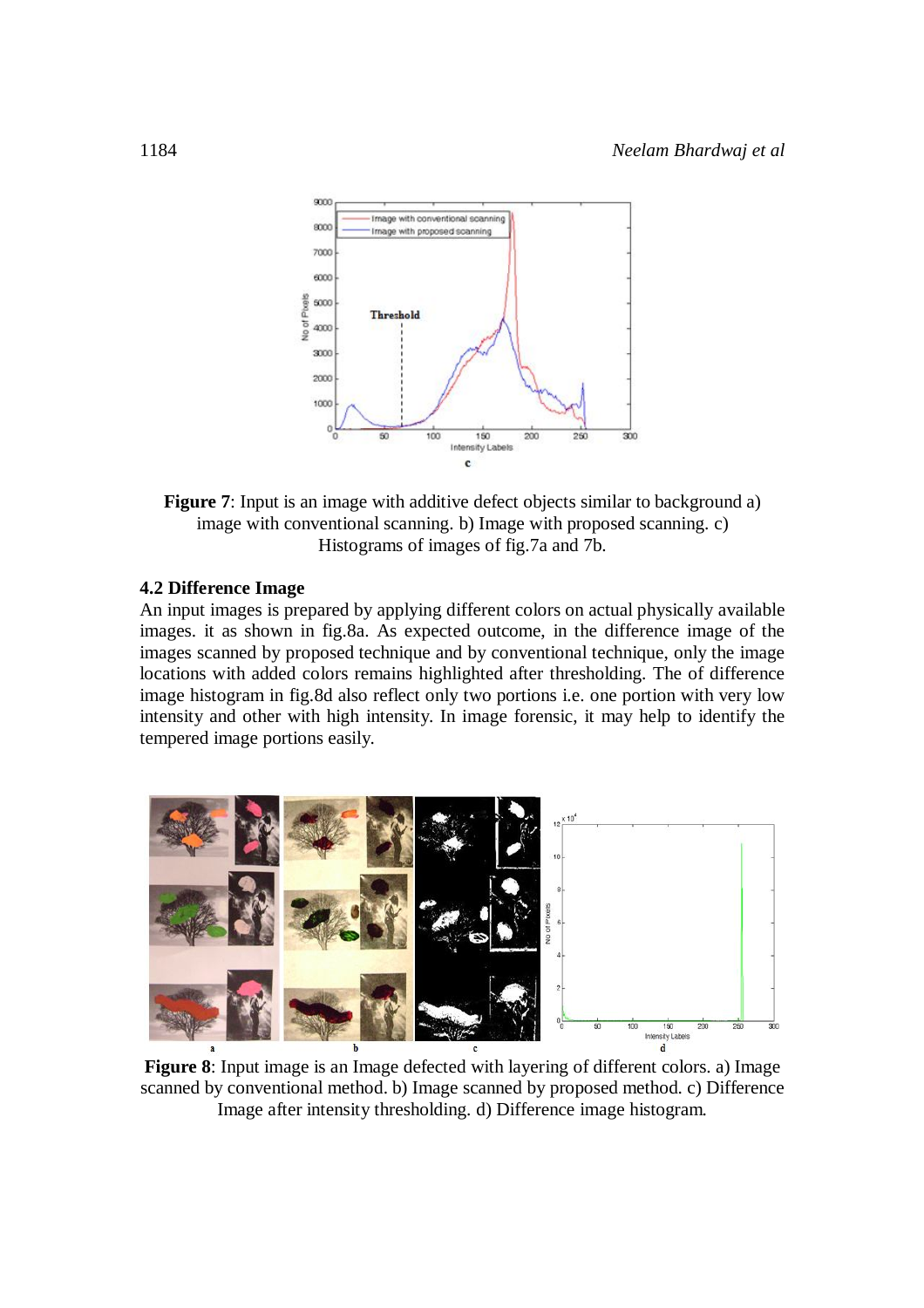## **5. Conclusion**

The obtained results are satisfactory and encouraging. The proposed scanning scheme is able to dig out the hidden information beyond visibility. It will be helpful in image in-painting towards originality. The enhanced contrast of scanned image may also be very helpful for image forensic. Even the objects with similar backgrounds are also identifiable which is difficult otherwise. We are developing engineering prototype of proposed scanning technique for better results and exploring it towards very useful industrial as well as civil applications. Presently it has a limitation for non light transmitting images. In future, work to overcome this limitation using the light source in IR (Cubero et al, 2011) and x-ray region may also be explored.

## **References**

- [1] Baltsavias, Emmanuel, P.Bill (1994), Scanners a survey of current technology and future needs, ISPRS Commission I symposium, Italien, In proc. *IAPRS*, **30**, 1, pp. 130-143
- [2] Bertalmio, M Sapiro, G Caselles, V Ballester (2000), Image Inpainting, In Proc. *SIGGRAPH 2000*, Annual Conference Series, pp. 417-424.
- [3] Bruni V, A J Crawford, A Kokaram and D Vitulano, Visual perception of semitransparent blotches :detection and restoration, *Brain,Vision and AI*  Intech
- [4] Bruni Vittoria and Domenico Vitulano,(2004) A generalized model for scratch detection*, IEEE Transactions on Image Processing*, **13**, *1*, pp. 44-50.
- [5] Cheddad Abbas, Joan Condell, Kevin Curran, Paul Mc Kevitt (2010), Digital image steganography: Survey and analysis of current methods, *Elsevier: Signal Processing*, **90**, *3 ,* pp. 727-752
- [6] Cubero S, N Aleixoa, E Molto, J G Sanchis, J Blasco (2011), Advances in machine vision application for automatic inspection and quality evaluation of fruits and vegetables, *Springer: Food and Bioprocess Technology,* **5**, *4*, pp. 487-504.
- [7] Le Thi Hoang Ngan, Kim Hung Nguyen, Hoai Bac Le (2010), Literature Survey on Image Watermarking Tools,Watermark Attacks and Benchmarking Tools, In proc. *Advances in Multimedia (MMEDIA)* , Second International Conference, pp. 67 - 73
- [8] Patel Komal D, Sonal Belani (2011), Image Encryption, Using Different Techniques : A Review ,*International Journal of Emerging Technology and Advanced Engineering*, **1,** *1*
- [9] Potdar, V.M., Perth, Song Han ,Chang (2005), A survey of digital image watermarking techniques, In proc. *Industrial Informatics*, 3rd IEEE International Conference, pp. 709 - 716